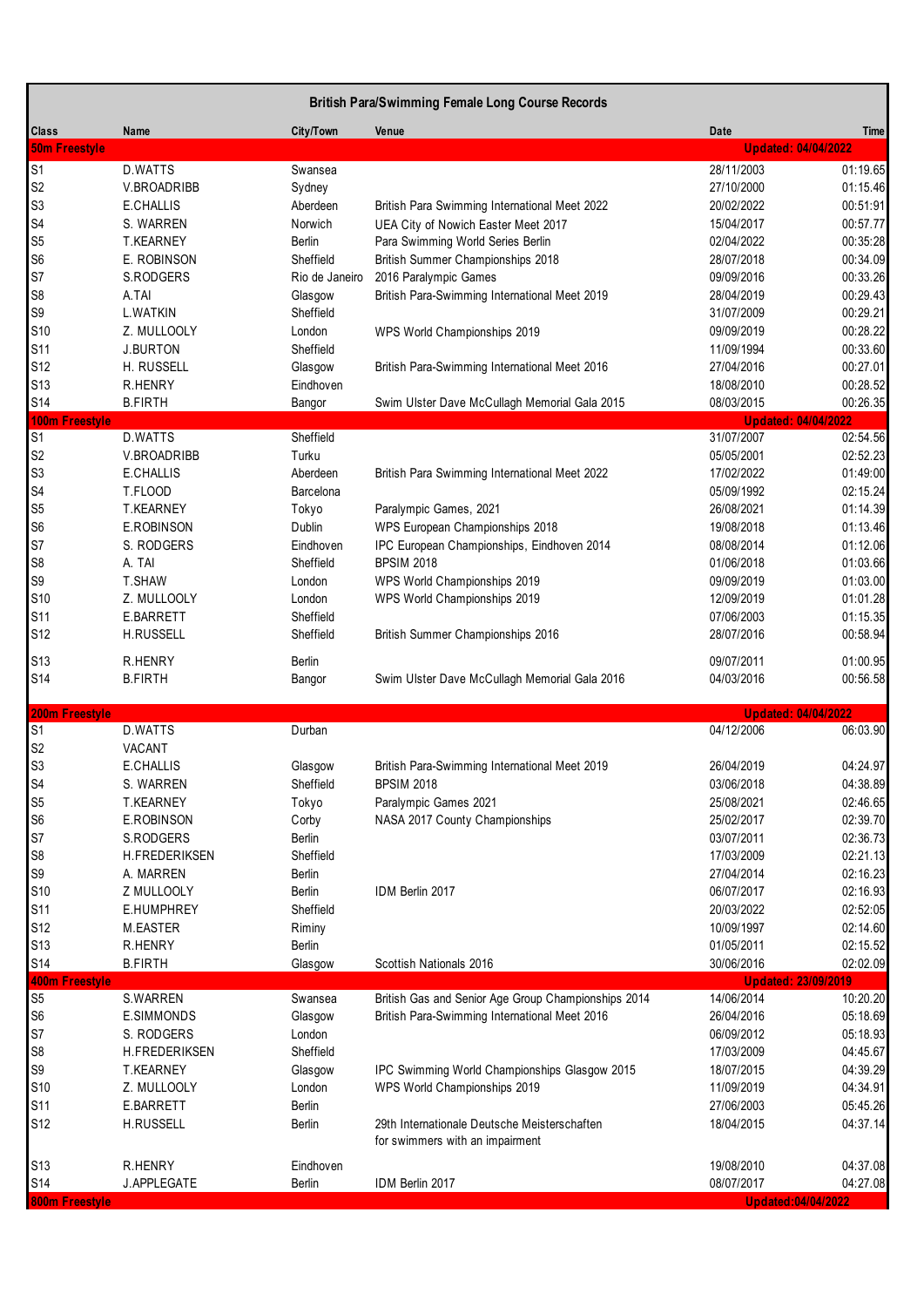| S <sub>6</sub>  | M.SUMMERS-NEWTON   | Corby                  | Northants ASA County Championships 2019               | 16/02/2019                 | 10:59.35 |
|-----------------|--------------------|------------------------|-------------------------------------------------------|----------------------------|----------|
| S7              | S.RODGERS          | K <sub>2</sub> Crawley |                                                       | 09/02/2013                 | 11:30.85 |
| S <sub>8</sub>  | E.HOLLIS           | Sheffield              |                                                       | 12/02/2012                 | 11:22.80 |
| S <sub>9</sub>  | <b>T.KEARNEY</b>   | Northampton            | Northampton SC Spring Festival '15                    | 15/05/2015                 | 09:47.75 |
| S10             | <b>T.KEARNEY</b>   | Coventry               | British Gas Warwickshire County Champs 2015           | 07/03/2015                 | 09:45.00 |
| <b>S11</b>      | E.HUMPHREY         | Corby                  |                                                       | 05/02/2022                 | 12:36:88 |
| <b>S12</b>      | M.EASTER           | Sheffield              |                                                       | 05/06/1998                 | 10:40.87 |
| S <sub>13</sub> | R.HENRY            | Quebec City            |                                                       | 06/08/2003                 | 10:05.00 |
| <b>S14</b>      | <b>J.APPLEGATE</b> | <b>Berlin</b>          | IDM Berlin 2017                                       | 07/07/2017                 | 09:15.69 |
| 1500m Freestyle |                    |                        |                                                       | <b>Updated: 19/02/2019</b> |          |
| S7              | <b>J.FRITH</b>     | Swansea                |                                                       | 30/04/2005                 | 29:42.41 |
| S <sub>8</sub>  | VACANT             |                        |                                                       |                            |          |
| S <sub>9</sub>  | J. CRANFIELD       | Millfield School       |                                                       | 22/01/2010                 | 23:18.21 |
| S10             | <b>T.KEARNEY</b>   | Coventry               | British Gas Warwickshire County Champs 2015           | 07/03/2015                 | 18:45.92 |
| <b>S11</b>      | <b>VACANT</b>      |                        |                                                       |                            |          |
| <b>S12</b>      | <b>VACANT</b>      |                        |                                                       |                            |          |
| <b>S13</b>      | K.CROWHURST        | Wycombe                | Brekshire & South Bucks ASA County Championships 2019 | 27/01/2019                 | 21:10.22 |
| <b>S14</b>      | J. APPLEGATE       | Norwich                | Norfolk County Championships 2019                     | 20/01/2019                 | 18:18.21 |

|                        |                   |                |                                               | <b>British Para/Swimming Female Long Course Records</b> |             |  |  |  |  |  |
|------------------------|-------------------|----------------|-----------------------------------------------|---------------------------------------------------------|-------------|--|--|--|--|--|
| <b>Class</b>           | Name              | City/Town      | Venue                                         | Date                                                    | <b>Time</b> |  |  |  |  |  |
| <b>50m Backstroke</b>  |                   |                |                                               | <b>Updated: 16/12/21</b>                                |             |  |  |  |  |  |
| S <sub>1</sub>         | D.WATTS           | Swansea        |                                               | 30/11/2003                                              | 01:22.23    |  |  |  |  |  |
| S <sub>2</sub>         | V.BROADRIBB       | Sydney         |                                               | 25/10/2000                                              | 01:36.67    |  |  |  |  |  |
| S <sub>3</sub>         | E.CHALLIS         | Tokyo          | Paralympic Games 2021                         | 29/08/2021                                              | 00:55.11    |  |  |  |  |  |
| S <sub>4</sub>         | S.WARREN          | Sheffield      | British Para-Swimming International Meet 2017 | 30/04/2017                                              | 00:57.90    |  |  |  |  |  |
| S <sub>5</sub>         | C.WARNE           | Sheffield      |                                               | 01/04/2008                                              | 00:52.08    |  |  |  |  |  |
| S <sub>6</sub>         | N.LEWIS           | <b>Berlin</b>  |                                               | 25/05/2007                                              | 00:43.10    |  |  |  |  |  |
| S7                     | <b>G.HARVEY</b>   | <b>Berlin</b>  | IDM Berlin 2017                               | 07/07/2017                                              | 00:43.53    |  |  |  |  |  |
| S <sub>8</sub>         | S.MILLWARD        | Sheffield      | <b>BPSIM 2017</b>                             | 29/04/2017                                              | 00:35.18    |  |  |  |  |  |
| S9                     | A. TAI            | Sheffield      | <b>BPSIM 2017</b>                             | 29/04/2017                                              | 00:33.06    |  |  |  |  |  |
| S10                    | A.TAI             | Plymouth       | South West ASA Youth Regionals                | 02/05/2015                                              | 00:32.52    |  |  |  |  |  |
| S11                    | S.HUMPHREY        | Leeds          | City Of Leeds National Qualifier              | 16/04/2022                                              | 00:40.20    |  |  |  |  |  |
| S12                    | <b>H.RUSSELL</b>  | Rio de Janeiro | Paralympic Games 2016                         | 29/04/2017                                              | 00:31.62    |  |  |  |  |  |
| S <sub>13</sub>        | A.KANE            | <b>Berlin</b>  | IDM Berlin Open 2017                          | 07/07/2017                                              | 00:32.92    |  |  |  |  |  |
| S14                    | <b>B.FIRTH</b>    | Edinburgh      | Edinburgh International Swim Meet             | 11/03/2017                                              | 00:30.57    |  |  |  |  |  |
| <b>100m Backstroke</b> |                   |                |                                               | <b>Updated: 04/04/2022</b>                              |             |  |  |  |  |  |
| $\overline{S1}$        | D.WATTS           | Sheffield      |                                               | 04/05/2003                                              | 03:01.75    |  |  |  |  |  |
| S <sub>2</sub>         | V.MULLETT         | Sheffield      |                                               | 11/09/1994                                              | 03:48.11    |  |  |  |  |  |
| S <sub>3</sub>         | F.WILLIAMSON      | Berlin         |                                               | 28/06/2003                                              | 02:23.83    |  |  |  |  |  |
| S4                     | S. WARREN         | Norwich        | UEA City of Nowich Easter Meet 2017           | 15/04/2017                                              | 02:09.32    |  |  |  |  |  |
| S <sub>5</sub>         | <b>J.STIDEVER</b> | Barcelona      |                                               | 07/09/1992                                              | 01:54.06    |  |  |  |  |  |
| S <sub>6</sub>         | N.KINDRED         | London         |                                               | 30/08/2012                                              | 01:26.23    |  |  |  |  |  |
| S7                     | S. RODGERS        | London Aq      |                                               | 04/03/2012                                              | 01:25.83    |  |  |  |  |  |
| S <sub>8</sub>         | A. TAI            | London         | WPS World Championships 2019                  | 10/09/2019                                              | 01:08.04    |  |  |  |  |  |
| S9                     | A. TAI            | Sheffield      | <b>BPSIM 2017</b>                             | 29/04/2017                                              | 01:07.66    |  |  |  |  |  |
| S10                    | A.TAI             | <b>Bristol</b> | City of Bristol Open Meet 2015                | 12/04/2015                                              | 01:08.34    |  |  |  |  |  |
| S11                    | S.HUMPHREY        | Leeds          | City Of Leeds National Qualifier              | 17/04/2022                                              | 01:26.85    |  |  |  |  |  |
| S12                    | H. RUSSELL        | Rio de Janeiro | 2016 Paralympic Games                         | 14/09/2016                                              | 01:06.00    |  |  |  |  |  |
| S13                    | A.KANE            | Rio de Janeiro | 2016 Paralympic Games                         | 17/09/2016                                              | 01:09.09    |  |  |  |  |  |
| S14                    | <b>B.FIRTH</b>    |                | Rio de Janeiro 2016 Paralympic Games          | 08/09/2016                                              | 01:04.05    |  |  |  |  |  |
| 200m Backstroke        |                   |                |                                               | <b>Updated: 04/04/2022</b>                              |             |  |  |  |  |  |
| S <sub>6</sub>         | N.LEWIS           | Berlin         |                                               | 24/05/2008                                              | 03:04.27    |  |  |  |  |  |
| S7                     | <b>G.HARVEY</b>   | Berlin         | IDM Berlin 2017                               | 06/07/2017                                              | 03:11.77    |  |  |  |  |  |
| S <sub>8</sub>         | <b>M.RICHTER</b>  | Berlin         | IDM Berlin 2017                               | 06/07/2017                                              | 02:45.97    |  |  |  |  |  |
| S9                     | <b>T.KEARNEY</b>  | Corby          | ASA Midland Championships 2015                | 03/05/2015                                              | 02:29.87    |  |  |  |  |  |
| S10                    | A.TAI             | Berlin         |                                               | 26/04/2014                                              | 02:28.01    |  |  |  |  |  |
| S <sub>11</sub>        | S.HUMPHREY        | Sheffield      |                                               | 18/03/2022                                              | 03:09:24    |  |  |  |  |  |
| S12                    | H.RUSSELL         | <b>Berlin</b>  |                                               | 26/04/2014                                              | 02:35.61    |  |  |  |  |  |
| S <sub>13</sub>        | A.KANE            | <b>Berlin</b>  | IDM Berlin Open 2016                          | 09/06/2016                                              | 02:31.34    |  |  |  |  |  |
| <b>S14</b>             | C.DAVIES          | Sheffield      | Burns Meet 2016                               | 30/01/2016                                              | 02:24.79    |  |  |  |  |  |
|                        |                   |                |                                               |                                                         |             |  |  |  |  |  |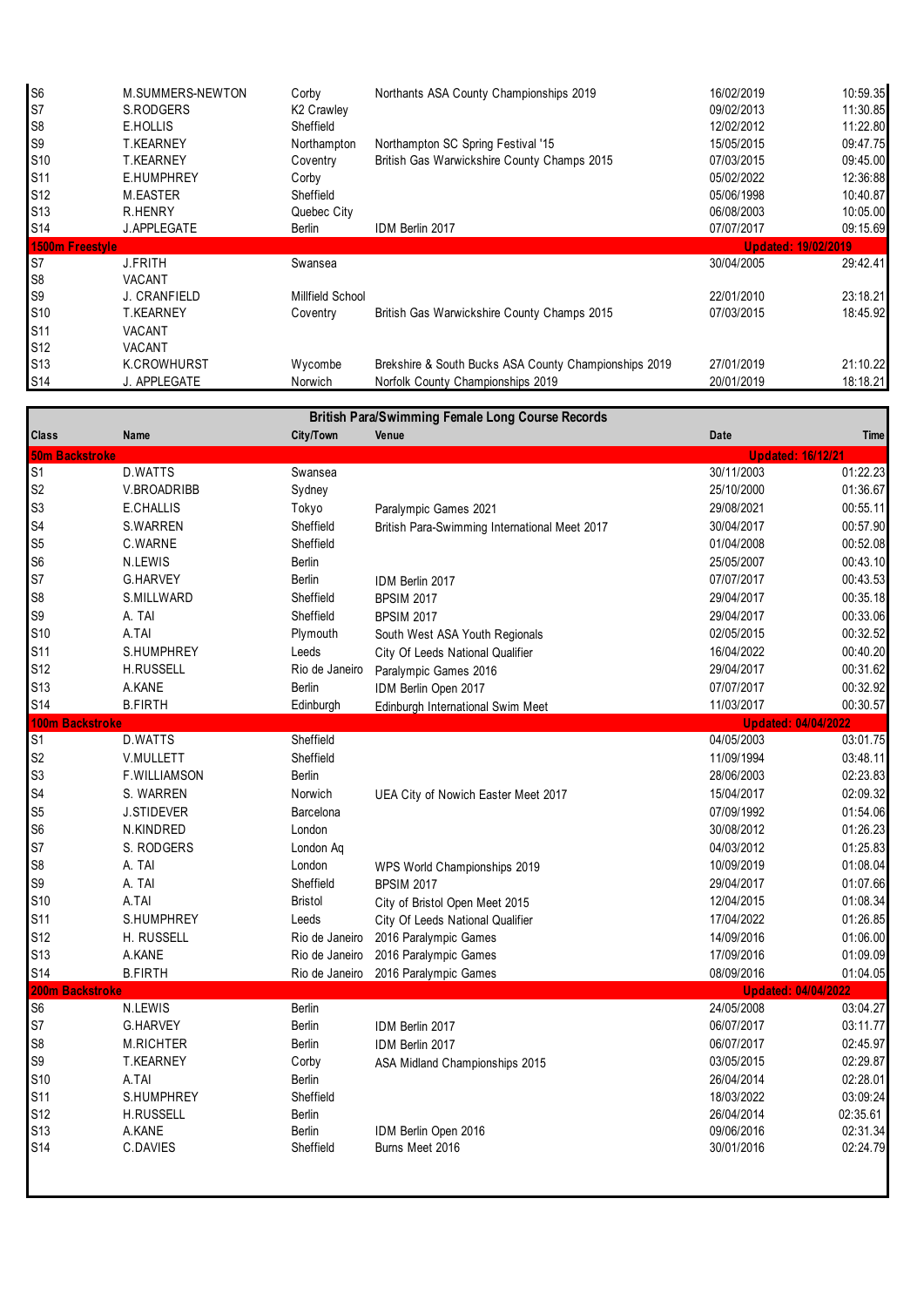|                         |                         |                | <b>British Para/Swimming Female Long Course Records</b>                         |                            |          |
|-------------------------|-------------------------|----------------|---------------------------------------------------------------------------------|----------------------------|----------|
| <b>Class</b>            | Name                    | City/Town      | Venue                                                                           | Date                       | Time     |
| <b>50m Breaststroke</b> |                         |                |                                                                                 | <b>Updated: 04/04/2022</b> |          |
| SB <sub>1</sub>         | V.MULLETT               | Sheffield      |                                                                                 | 31/10/1993                 | 02:29.40 |
| SB <sub>2</sub>         | E.CHALLIS               | Glasgow        | British Para-Swimming International Meet 2019                                   | 27/04/2019                 | 01:05.42 |
| SB <sub>3</sub>         | M.MCELENY               | Braunschweig   |                                                                                 | 12/08/1999                 | 00:56.25 |
| SB4                     | A.MILLS                 | Sheffield      |                                                                                 | 06/06/1998                 | 01:05.13 |
| SB <sub>5</sub>         | <b>G.HARVEY</b>         | <b>Berlin</b>  | Para Swimming World Series Berlin                                               | 02/04/2022                 | 00:47.85 |
| SB <sub>6</sub>         | M.SUMMERS-NEWTON        | Sheffield      | East Midland Championships                                                      | 02/05/2022                 | 00:43:13 |
| SB7                     | E.HOLLIS                | <b>Berlin</b>  |                                                                                 | 04/07/2011                 | 00:47.13 |
| SB <sub>8</sub>         | C.CASHMORE              | Berlin         | 29th Internationale Deutsche Meisterschaften<br>for swimmers with an impairment | 18/04/2015                 | 00:37.51 |
| SB9                     | H.LEE                   | Montreal       |                                                                                 | 14/08/2013                 | 00:36.86 |
| <b>SB11</b>             | E.BARRETT               | Manchester     |                                                                                 | 18/07/2004                 | 00:42.29 |
| <b>SB12</b>             | K.STONEHAM              | Sydney         |                                                                                 | 22/10/2000                 | 00:42.60 |
| <b>SB13</b>             | R.REDFERN               | Tokyo          | Paralympic Games 2021                                                           | 11/09/2016                 | 00:33:70 |
| <b>SB14</b>             | L. FIDDES               | Berlin         | IDM Berlin 2017                                                                 | 08/07/2017                 | 00:34.83 |
| 100m Breaststroke       |                         |                |                                                                                 | <b>Updated: 15/12/2021</b> |          |
| SB <sub>1</sub>         | V.MULLETT               | Coventry       |                                                                                 | 10/05/1992                 | 05:36.67 |
| SB <sub>2</sub>         | VACANT                  |                |                                                                                 |                            |          |
| SB <sub>3</sub>         | M.McELENY               | Sydney         |                                                                                 | 28/10/1999                 | 02:09.65 |
| SB4                     | S.HEXT                  | Sheffield      | British Para-Swimming International Meet 2021                                   | 09/04/2021                 | 02:09.87 |
| SB <sub>5</sub>         | <b>G.HARVEY</b>         | Berlin         | Para Swimming World Series Berlin                                               | 31/03/2022                 | 01:43:74 |
| SB <sub>6</sub>         | <b>M.SUMMERS NEWTON</b> | Tokyo          | Paralympic Games 2021                                                           | 28/08/2021                 | 01:32.34 |
| SB7                     | E.HOLLIS                | Berlin         |                                                                                 | 04/07/2011                 | 01:41.42 |
| SB <sub>8</sub>         | <b>B.WHISTON</b>        | London         | WPS World Championships 2019                                                    | 15/09/2019                 | 01:13.83 |
| SB <sub>9</sub>         | H.LEE                   | Rio de Janeiro | 2016 Paralympic Games                                                           | 08/09/2016                 | 01:16.87 |
| <b>SB11</b>             | E.BARRETT               | Manchester     |                                                                                 | 18/07/2004                 | 01:29.50 |
| <b>SB12</b>             | E.BARRETT               | Atlanta        |                                                                                 | 19/08/1996                 | 01:31.84 |
| <b>SB13</b>             | R.REDFERN               | Rio de Janeiro | 2016 Paralympic Games                                                           | 11/09/2016                 | 01:13.81 |
| <b>SB14</b>             | <b>B.FIRTH</b>          |                | Rio de Janeiro 2016 Paralympic Games                                            | 14/09/2016                 | 01:12.89 |
| 200 m Breaststroke      |                         |                |                                                                                 | <b>Updated: 04/04/2022</b> |          |
| SB4                     | VACANT                  |                |                                                                                 |                            |          |
| SB <sub>5</sub>         | <b>L.PILKINGTON</b>     | Sunderland     |                                                                                 | 22/01/2022                 | 04:42:57 |
| SB <sub>6</sub>         | C. HENSHAW              | <b>Berlin</b>  | 29th Internationale Deutsche Meisterschaften<br>for swimmers with an impairment | 17/04/2015                 | 03:37.69 |
| SB7                     | E.HOLLIS                | <b>Berlin</b>  |                                                                                 | 29/04/2011                 | 03:39.73 |
| SB <sub>8</sub>         | C.BUCK                  | Manchester     | City of Manchester Snow Pen, MAC                                                | 20/12/2014                 | 02:54.42 |
| SB9                     | E.DAVIES                | Glasgow        | Scottish National Age Group Championships                                       | 01/04/2016                 | 02:57.30 |
| <b>SB11</b>             | E.BARRETT               | Quebec City    |                                                                                 | 05/08/2003                 | 03:11.18 |
| <b>SB12</b>             | E.BARRETT.              | Atlanta        |                                                                                 | 23/08/1996                 | 03:18.57 |
| <b>SB13</b>             | R.REDFERN               | Coventry       | West Midlands LC Championships 2019                                             | 05/06/2019                 | 02:49.35 |
| <b>SB14</b>             | G.BENNETT               | Sheffield      |                                                                                 | 30/03/2002                 | 02:53.75 |

**Class Name City/Town Venue Date Time 50m Butterfly**  S1 VACANT S2 VACANT S3 E.CHALLIS London WPS World Championships 2019 12/09/2019 00:58.30 S4 S.WARREN Manchester National Para-Swimming Championships 2015 13/12/2015 00:59.25<br>S5 C.WARNE Esbjerg States of the States of the D8/03/2008 00:51.05 S5 C.WARNE Esbjerg 08/03/2008 00:51.05 S6 E.ROBINSON Sheffield British Summer Championships 2018 25/07/2018 25/07/2018 00:35.22 S7 S.ROGERS Rio de Janeiro 2016 Paralympic Games 12/09/2016 12/09/2016 00:35.07 S8 S. SLATER Bangor Swim Ulster Dave McCullagh Memorial Gala 2016, Bangor 05/03/2016 00:32.13 S9 A. TAI Sheffield BPSIM 2017 29/04/2017 00:31.90 S10 A.TAI Plymouth ASA South West Youth Regionals 602/05/2015 00:31.27<br>S11 B.BARRETT Sheffield Sheffield Sheffield S11 E.BARRETT Sheffield 09/05/2004 00:36.33 S12 H.RUSSELL Berlin 25/04/2014 00:31.25 S13 R.HENRY Sheffield 05/08/2006 00:30.44 **British Para/Swimming Female Long Course Records Updated: 23/09/2019**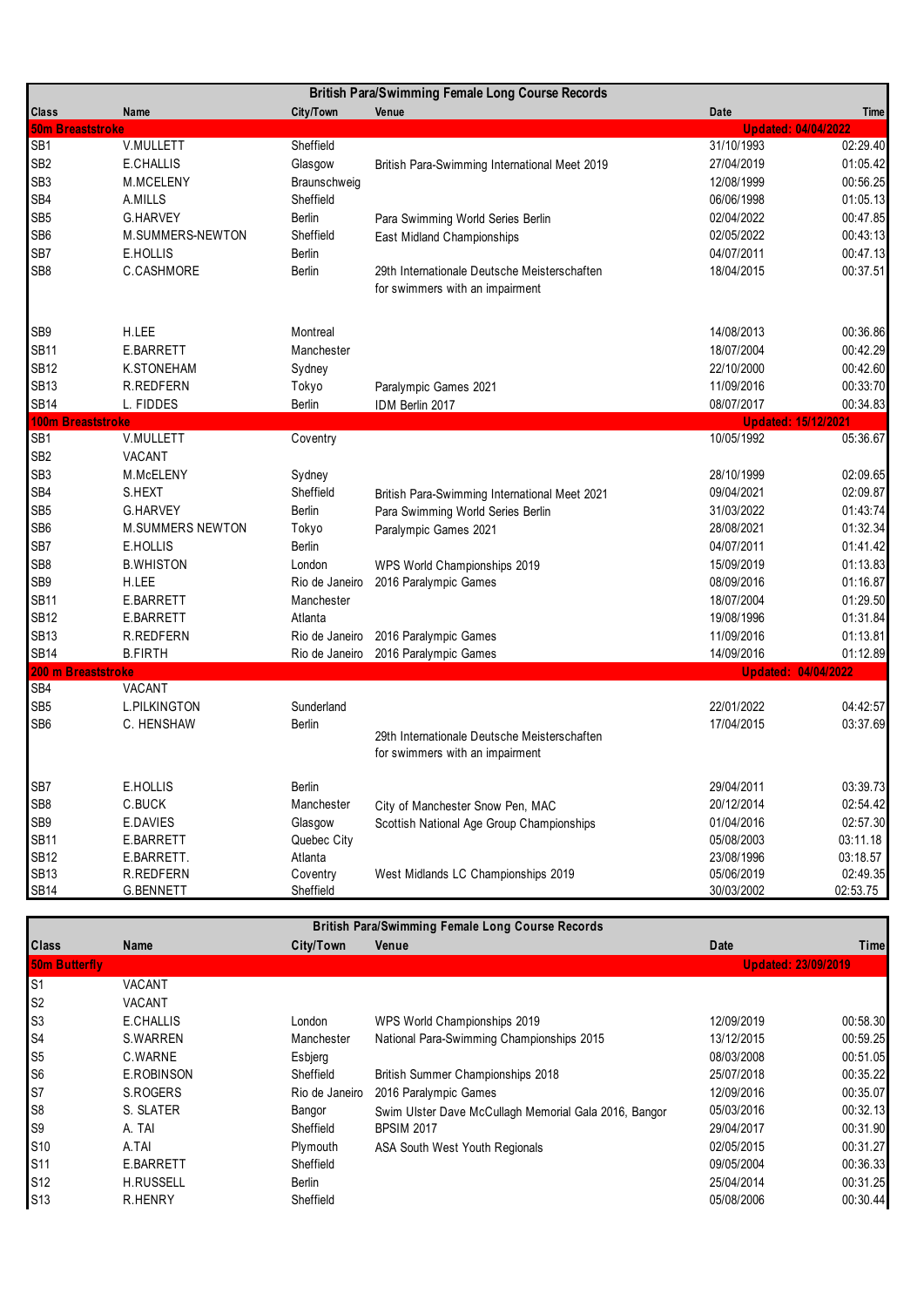| <b>S14</b>     | <b>B.FIRTH</b>   | Bangor        | Swim Ulster Dave McCullagh Memorial Meet 2015                                   | 06/03/2015                 | 00:28.01             |
|----------------|------------------|---------------|---------------------------------------------------------------------------------|----------------------------|----------------------|
| 100m Butterfly |                  |               |                                                                                 | <b>Updated:23/09/2019</b>  |                      |
| S <sub>5</sub> | <b>S.WARREN</b>  | Swansea       | Midsummer Madness Meet 2014                                                     | 12/07/2014                 | 02:22.64             |
| S <sub>6</sub> | E.ROBINSON       | Corby         | Northamptonshire ASA County Championships<br>for swimmers with an impairment    | 23/01/2016                 | 01:24.34             |
| S7             | S.RODGERS        | K2 Crawley    |                                                                                 | 09/02/2013                 | 01:25.91             |
| S <sub>8</sub> | S.SLATER         | Eindhoven     | IPC European Championships, Eindhoven 2014                                      | 06/08/2014                 | 01:08.20             |
| S <sub>9</sub> | <b>T.SHAW</b>    | London        | WPS World Championships 2019                                                    | 11/09/2019                 | 01:07.83             |
| S10            | A.TAI            | Sheffield     | British Summer Championships 2015                                               | 02/08/2015                 | 01:07.00             |
| <b>S11</b>     | <b>E.BARRETT</b> | Quebec City   |                                                                                 | 05/08/2003                 | 01:19.96             |
| S12            | H.RUSSELL        | Montreal      |                                                                                 | 13/08/2013                 | 01:09.42             |
| <b>S13</b>     | <b>R.HENRY</b>   | Eindhoven     |                                                                                 | 17/08/2010                 | 01:06.61             |
| <b>S14</b>     | J.APPLEGATE      | Dublin        | WPS European Championships, 2018                                                | 18/08/2018                 | 01:04.13             |
| 200m Butterfly |                  |               |                                                                                 | <b>Updated: 20/07/2017</b> |                      |
|                |                  |               |                                                                                 |                            |                      |
| S <sub>5</sub> | <b>S.WARREN</b>  | Swansea       | British Gas and Senior Age Group Championships 2014                             | 13/06/2014                 | 04:57.36             |
| S <sub>6</sub> | E.ROBINSON       | <b>Berlin</b> | 29th Internationale Deutsche Meisterschaften<br>for swimmers with an impairment | 18/04/2015                 |                      |
| S7             | <b>G.HARVEY</b>  | Luton         | April Long Course Meet 2015                                                     | 11/04/2015                 | 03:15.02<br>03:37.72 |
| S <sub>8</sub> | R.LATHAM         | Berlin        |                                                                                 | 24/05/2008                 | 03:02.37             |
| S <sub>9</sub> | A.MARREN         | <b>Berlin</b> |                                                                                 | 26/04/2014                 | 02:35.14             |
| S10            | E. PAPADOPOULOS  | Manchester    |                                                                                 | 10/05/2014                 | 02:38.32             |
| <b>S11</b>     | <b>E.BARRETT</b> | Minneapolis   |                                                                                 | 13/06/1999                 | 03:01.10             |
| S12            | <b>VACANT</b>    |               |                                                                                 |                            |                      |
| S13            | <b>R.HENRY</b>   | Portland      |                                                                                 | 15/07/2005                 | 02:31.88             |

|                  |                         |                | <b>British Para/Swimming Female Long Course Records</b> |                            |          |
|------------------|-------------------------|----------------|---------------------------------------------------------|----------------------------|----------|
| <b>Class</b>     | <b>Name</b>             | City/Town      | Venue                                                   | <b>Date</b>                | Time     |
| 150m             | Ind. Medlev             |                |                                                         | <b>Updated: 31/05/2019</b> |          |
| SM <sub>1</sub>  | VACANT                  |                |                                                         |                            |          |
| SM <sub>2</sub>  | V.BROADRIBB             | Braunschweig   |                                                         | 10/08/1999                 | 05:30.88 |
| SM <sub>3</sub>  | E.CHALLIS               | Glasgow        | British Para-Swimming International Meet 2019           | 25/04/2019                 | 03:28.97 |
| SM4              | M.MCELENY               | Braunschweig   |                                                         | 10/08/1999                 | 02:59.30 |
| 200m Ind. Medley |                         |                |                                                         | <b>Updated: 16/12/2021</b> |          |
| SM <sub>3</sub>  | T.FLOOD                 | Assen          |                                                         | 18/07/1990                 | 05:28.90 |
| SM4              | H.DOLPHIN               | <b>UEA</b>     |                                                         | 03/11/2013                 | 05:15.24 |
| SM <sub>5</sub>  | C.WARNE                 | Esbjerg        |                                                         | 07/03/2008                 | 04:01.45 |
| SM <sub>6</sub>  | <b>M.SUMMERS NEWTON</b> | Tokyo          | Paralympic Games, 2021                                  | 26/08/2021                 | 02:56.28 |
| SM7              | <b>G.HARVEY</b>         | <b>Berlin</b>  | IDM Berlin 2017                                         | 09/07/2017                 | 03:14.16 |
| SM <sub>8</sub>  | <b>B. WHISTON</b>       | London         | WPS World Championships 2019                            | 14/09/2019                 | 02:35.30 |
| SM9              | <b>T.KEARNEY</b>        | Glasgow        | IPC Swimming World Championships Glasgow 2015           | 19/07/2015                 | 02:31.08 |
| <b>SM10</b>      | H. LEE                  | Rio de Janeiro | 2016 Paralympic Games                                   | 11/09/2016                 | 02:34.91 |
| <b>SM11</b>      | E.BARRETT               | Quebec City    |                                                         | 10/08/2003                 | 03:00.56 |
| <b>SM12</b>      | H. RUSSELL              | Glasgow        |                                                         | 14/07/2015                 | 02:30.18 |
|                  |                         |                | <b>IPC Swimming World Championships Glasgow 2015</b>    |                            |          |
| <b>SM13</b>      | <b>R.HENRY</b>          | London         |                                                         | 07/09/2012                 | 02:32.84 |
| <b>SM14</b>      | <b>B.FIRTH</b>          | Rio de Janeiro | 2016 Paralympic Games                                   | 17/09/2016                 | 02:19.55 |
| 400m Ind. Medley |                         |                |                                                         | <b>Updated: 29/03/2018</b> |          |
| SM <sub>8</sub>  | E.HOLLIS                | Norwich        |                                                         | 03/05/2009                 | 06:46.94 |
| SM <sub>9</sub>  | A.MARREN                | <b>Berlin</b>  |                                                         | 25/04/2014                 | 05:23.91 |
| <b>SM10</b>      | <b>T.KEARNEY</b>        | Coventry       | British Gas Warwickshire County Champs 2015             | 07/03/2015                 | 05:25.88 |
| <b>SM11</b>      | <b>E.BARRETT</b>        | <b>Berlin</b>  |                                                         | 23/06/2005                 | 06:51.16 |
| <b>SM12</b>      | <b>H.RUSSELL</b>        | <b>Berlin</b>  |                                                         | 25/04/2014                 | 05:49.68 |
| <b>SM13</b>      | K.CROWHURST             | Wycombe        | <b>WDSC Long Course Premier Meet</b>                    | 11/03/2018                 | 06:15.26 |
| <b>SM14</b>      | J.APPLEGATE             | <b>Berlin</b>  | IDM Berlin 2017                                         | 06/07/2017                 | 05:13.91 |

**British Para/Swimming Female Long Course Records**

ſ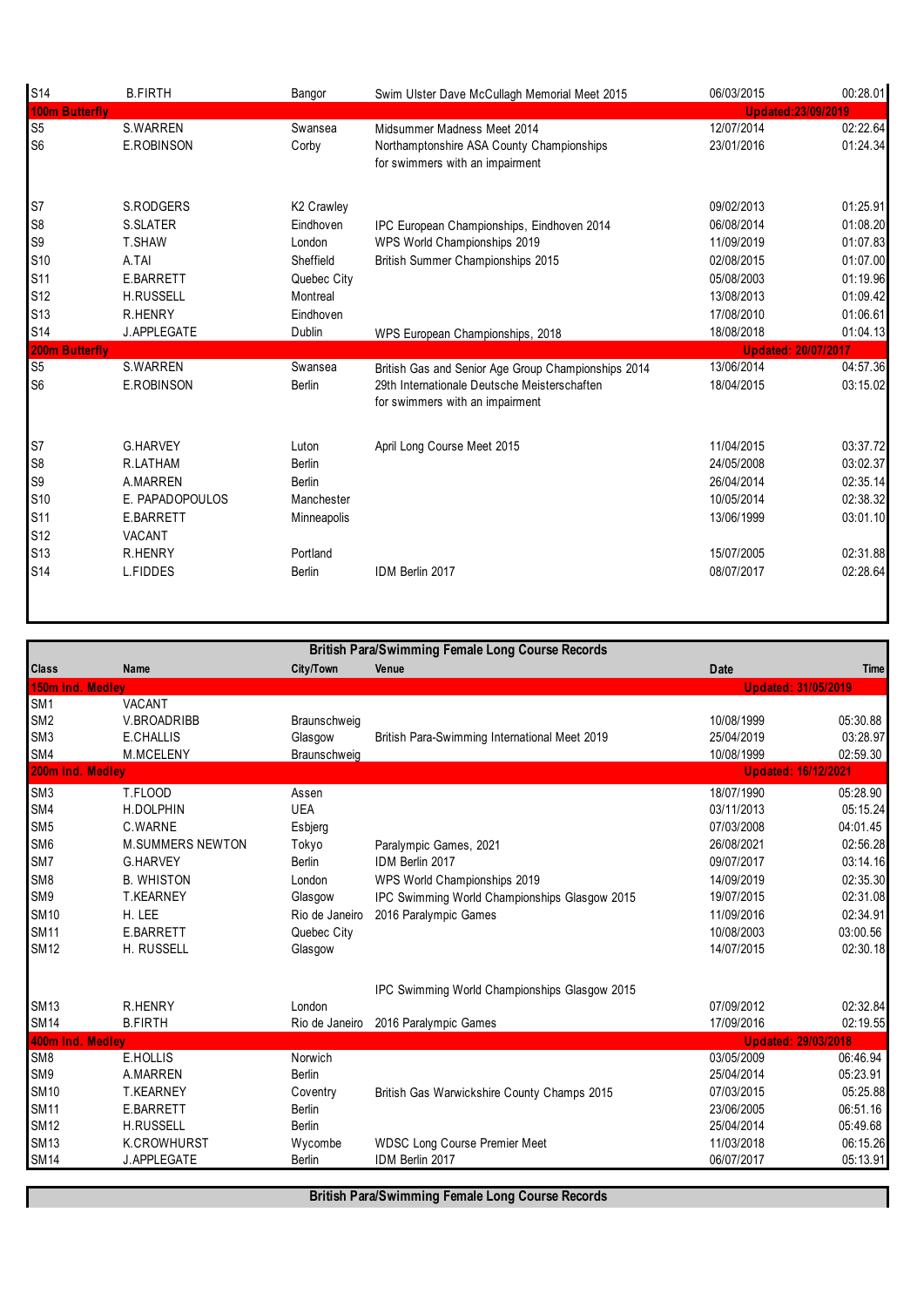| <b>Class</b>           | Name                                          | City/Town     | Venue                        | <b>Date</b>                | Time     |
|------------------------|-----------------------------------------------|---------------|------------------------------|----------------------------|----------|
| 4x50m Freestyle Relay  |                                               |               |                              | <b>Updated: 9/11/04</b>    |          |
| 20pts                  | Stidever<br>Williamson<br>Love<br>Chippington | Athens        |                              | 24/09/2004                 | 3:12.75  |
| 34pts                  | VACANT                                        |               |                              |                            |          |
| 49pts (S11/S13)        | Robinson<br>Low<br><b>Byles</b><br>Danby      | Assen         |                              | 15/07/1990                 | 02:35.55 |
| <b>S14</b>             | Bennett<br>Mounkley<br>Lee<br>Wiscombe        | Liberec       |                              | 10/10/2002                 | 02:05.46 |
| 4x100m Freestyle Relay |                                               |               |                              | <b>Updated: 23/09/2019</b> |          |
| 34pts                  | Millward<br>Whiston<br>Shaw<br>Tai            | London        | WPS World Championships 2019 | 15/09/2019                 | 04:23.86 |
| 49pts (S11/S13)        | Easter<br>Coughlin<br><b>Barrett</b><br>Henry | Mar Del Plata |                              | 13/12/2002                 | 04:33.62 |
| <b>S14</b>             | Bennett<br>Mounkley<br>Lee<br>Wiscombe        | Mar Del Plata |                              | 13/12/2002                 | 04:33.77 |

|                     |              |               | <b>British Para/Swimming Female Long Course Records</b> |                          |             |
|---------------------|--------------|---------------|---------------------------------------------------------|--------------------------|-------------|
| Class               | Name         | City/Town     | Venue                                                   | <b>Date</b>              | <b>Time</b> |
| 4x50m Medley Relay  |              |               |                                                         | <b>Updated: 9/11/04</b>  |             |
| 20pts               | Lewis        | Athens        |                                                         | 27/09/2004               | 03:16.34    |
|                     | McEleny      |               |                                                         |                          |             |
|                     | Jones        |               |                                                         |                          |             |
|                     | Stidever     |               |                                                         |                          |             |
| 34pts               | VACANT       |               |                                                         |                          |             |
| 49pts (S11/S13)     | Low          | Assen         |                                                         | 23/07/1990               | 02:45.94    |
|                     | <b>Byles</b> |               |                                                         |                          |             |
|                     | Robinson     |               |                                                         |                          |             |
|                     | Danby        |               |                                                         |                          |             |
| S14                 | Mounkley     | Liberec       |                                                         | 07/10/2002               | 02:20.80    |
|                     | Bennett      |               |                                                         |                          |             |
|                     | Wiscombe     |               |                                                         |                          |             |
| 4x100m Medley Relay | Lee          |               |                                                         | <b>Updated: 23/09/19</b> |             |
| 34pts               | Tai          | London        | WPS World Championships 2019                            | 13/09/2019               | 04:36.31    |
|                     | Whiston      |               |                                                         |                          |             |
|                     | Shaw         |               |                                                         |                          |             |
|                     | Millward     |               |                                                         |                          |             |
| 49pts (S11/S13)     | Coughlin     | Mar Del Plata |                                                         | 13/12/2002               | 05:07.00    |
|                     | Barrett      |               |                                                         |                          |             |
|                     | Henry        |               |                                                         |                          |             |
|                     | Easter       |               |                                                         |                          |             |
| S14                 | Mounkley     | Mar Del Plata |                                                         | 15/12/2002               | 05:04.33    |
|                     | Bennett      |               |                                                         |                          |             |
|                     | Lee          |               |                                                         |                          |             |
|                     | Wiscombe     |               |                                                         |                          |             |
|                     |              |               |                                                         |                          |             |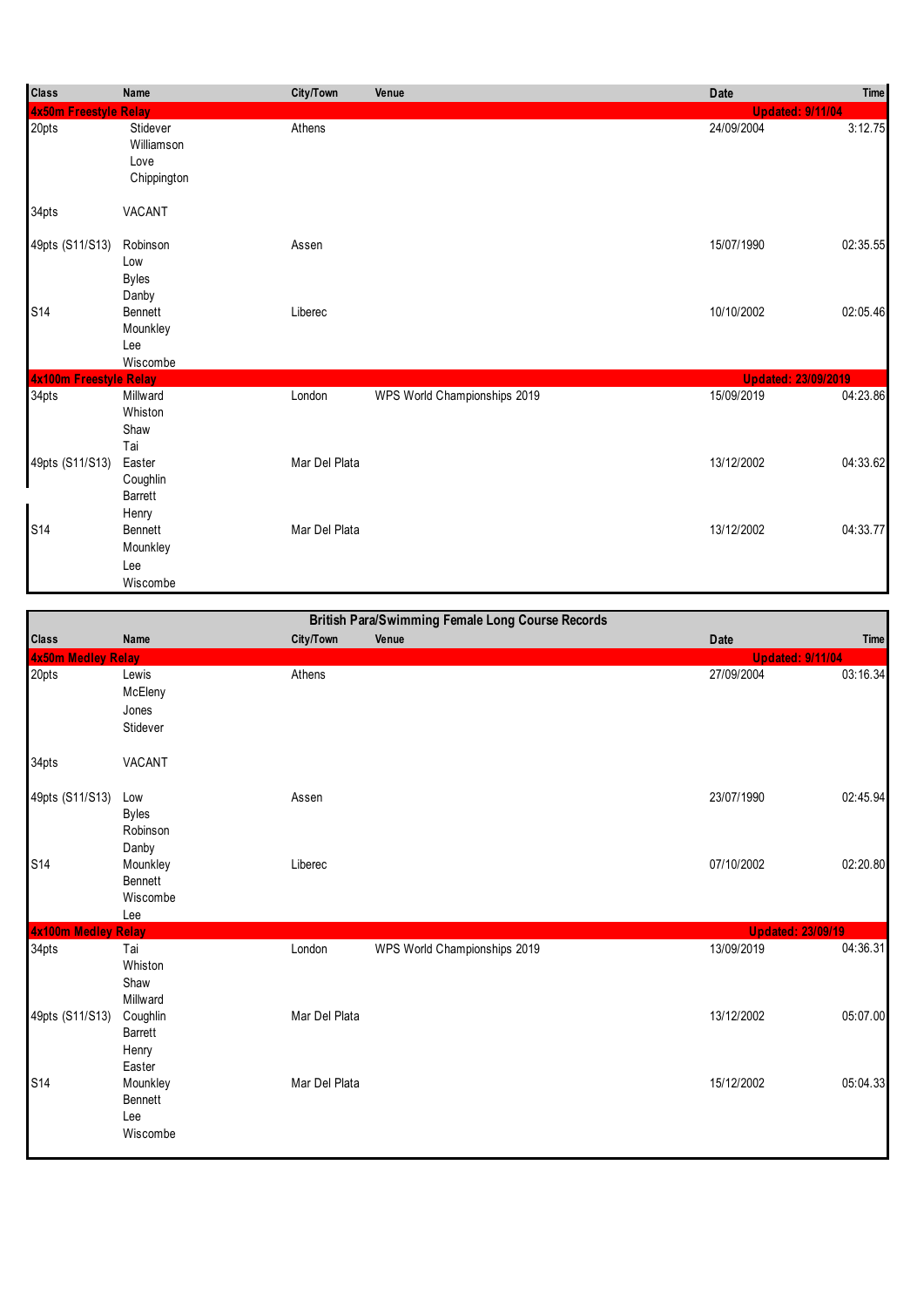|                       |                            |                |              | <b>British Para/Swimming Female Short Course Records</b> |                          |
|-----------------------|----------------------------|----------------|--------------|----------------------------------------------------------|--------------------------|
| <b>Class</b>          | <b>Name</b>                | City/Town      | <b>Venue</b> | <b>Date</b>                                              | <b>Time</b>              |
| <b>50m Freestyle</b>  |                            |                |              |                                                          | <b>Updated: 12/12/12</b> |
| S <sub>1</sub>        | <b>D.WATTS</b>             | Sheffield      |              | 05/11/2006                                               | 01:22.59                 |
| S <sub>2</sub>        | V.BROADRI Sheffield        |                |              | 02/12/2000                                               | 01:17.75                 |
| S <sub>3</sub>        | F.WILLIAM! Sheffield       |                |              | 23/10/2005                                               | 01:06.64                 |
| S <sub>4</sub>        | T.FLOOD                    | Darlington     |              | 30/06/1991                                               | 01:05.85                 |
| S <sub>5</sub>        | <b>M.MCELEN Glenrothes</b> |                |              | 27/04/1996                                               | 00:44.98                 |
| S <sub>6</sub>        | E.SIMMONI Rio de Janeiro   |                |              | 02/12/2009                                               | 00:36.68                 |
| S7                    | S.RODGER Sheffield         |                |              | 24/11/2013                                               | 00:34.00                 |
| S <sub>8</sub>        | H.FREDERINewport           |                |              | 04/07/2009                                               | 00:31.18                 |
| S <sub>9</sub>        | L.WATKIN                   | Rio de Janeiro |              | 03/12/2009                                               | 00:28.86                 |
| S <sub>10</sub>       | E. CATTLE Sheffield        |                |              | 27/11/2011                                               | 00:29.95                 |
| S11                   | <b>J.BURTON Darlington</b> |                |              | 19/06/1994                                               | 00:33.47                 |
| S <sub>12</sub>       | <b>H.RUSSELL Sheffield</b> |                |              | 24/11/2013                                               | 00:27.41                 |
| S <sub>13</sub>       | R.HENRY Newport            |                |              | 04/07/2009                                               | 00:28.03                 |
| S <sub>14</sub>       | J.APPLEGA Sheffield        |                |              | 02/03/2014                                               | 00:27.70                 |
| <b>100m Freestyle</b> |                            |                |              |                                                          | <b>Updated: 07/03/14</b> |
| S <sub>1</sub>        | D.WATTS                    | Sheffield      |              | 03/11/2007                                               | 02:55.29                 |
| S <sub>2</sub>        | S.GORDON Darlington        |                |              | 29/06/1991                                               | 03:25.37                 |
| S <sub>3</sub>        | F.WILLIAM! Sheffield       |                |              | 04/11/2006                                               | 02:22.19                 |
| S <sub>4</sub>        | T.FLOOD                    | Darlington     |              | 27/06/1992                                               | 02:14.86                 |
| S <sub>5</sub>        | M.McELEN' Darlington       |                |              | 02/11/1996                                               | 01:37.23                 |
| S <sub>6</sub>        | E.SIMMONI Rio de Janeiro   |                |              | 03/12/2009                                               | 01:17.61                 |
| S7                    | S.RODGER Sheffield         |                |              | 24/11/2012                                               | 01:14.03                 |
| S <sub>8</sub>        | H.FREDERINewport           |                |              | 05/07/2009                                               | 01:05.79                 |
| S <sub>9</sub>        | S.MILLWAR Rio de Janeiro   |                |              | 05/12/2009                                               | 01:01.95                 |
| <b>S10</b>            | S.BAILEY                   | Sheffield      |              | 01/11/2003                                               | 01:04.39                 |
| S <sub>11</sub>       | E.BARRET1 Sheffield        |                |              | 09/11/2003                                               | 01:14.23                 |
| S <sub>12</sub>       | <b>H.RUSSELL Sheffield</b> |                |              | 03/03/2013                                               | 00:59.73                 |
| S <sub>13</sub>       | R.HENRY                    | Rio de Janeiro |              | 05/12/2009                                               | 01:00.02                 |
| S <sub>14</sub>       | J.APPLEGA Sheffield        |                |              | 01/03/2014                                               | 00:59.69                 |
| 200m Freestyle        |                            |                |              |                                                          | <b>Updated: 07/03/14</b> |
| S <sub>1</sub>        | D.WATTS                    | Sheffield      |              | 03/11/2007                                               | 05:56.25                 |
| S <sub>2</sub>        | <b>VACANT</b>              |                |              |                                                          |                          |
| S <sub>3</sub>        | F.WILLIAM! Sheffield       |                |              | 04/11/2006                                               | 04:54.20                 |
| S <sub>4</sub>        | C.DUFFET1Sheffield         |                |              | 01/11/2008                                               | 06:22.16                 |
| S <sub>5</sub>        | M.McELEN' Deventer         |                |              | 16/01/1998                                               | 03:33.57                 |
| S <sub>6</sub>        | E.SIMMONI Rio de Janeiro   |                |              | 29/11/2009                                               | 02:44.21                 |
| S7                    | S. RODGEF Middlesex        |                |              | 05/06/2011                                               | 02:36.39                 |
| S <sub>8</sub>        | H.FREDERINewport           |                |              | 04/07/2009                                               | 02:17.81                 |
| S <sub>9</sub>        | A.MARREN Basildon          |                |              | 15/02/2014                                               | 02:16.41                 |
| S <sub>10</sub>       | T. KEARNE Corby            |                |              | 03/12/2011                                               | 02:16.85                 |
| S <sub>11</sub>       | E.BARRET1 Jihlava          |                |              | 26/03/1999                                               | 03:01.66                 |
| S <sub>12</sub>       | M.EASTER Jihlava           |                |              | 26/03/1999                                               | 02:18.67                 |
| S <sub>13</sub>       | R.HENRY                    | Newport        |              | 04/07/2009                                               | 02:18.50                 |
| S <sub>14</sub>       | J.APPLEGA Sheffield        |                |              | 01/03/2014                                               | 02:09.30                 |
|                       |                            |                |              | <b>British Para/Swimming Female Short Course Records</b> |                          |
| <b>Class</b>          | <b>Name</b>                | City/Town      | Venue        | <b>Date</b>                                              | <b>Time</b>              |
| <b>400m Freestyle</b> |                            |                |              |                                                          | <b>Updated: 20/12/13</b> |
| S <sub>6</sub>        | <b>E.SIMMONI Sheffield</b> |                |              | 23/11/2013                                               | 05:27.58                 |
| S7                    | S.RODGER Sheffield         |                |              | 27/11/2011                                               | 05:21.86                 |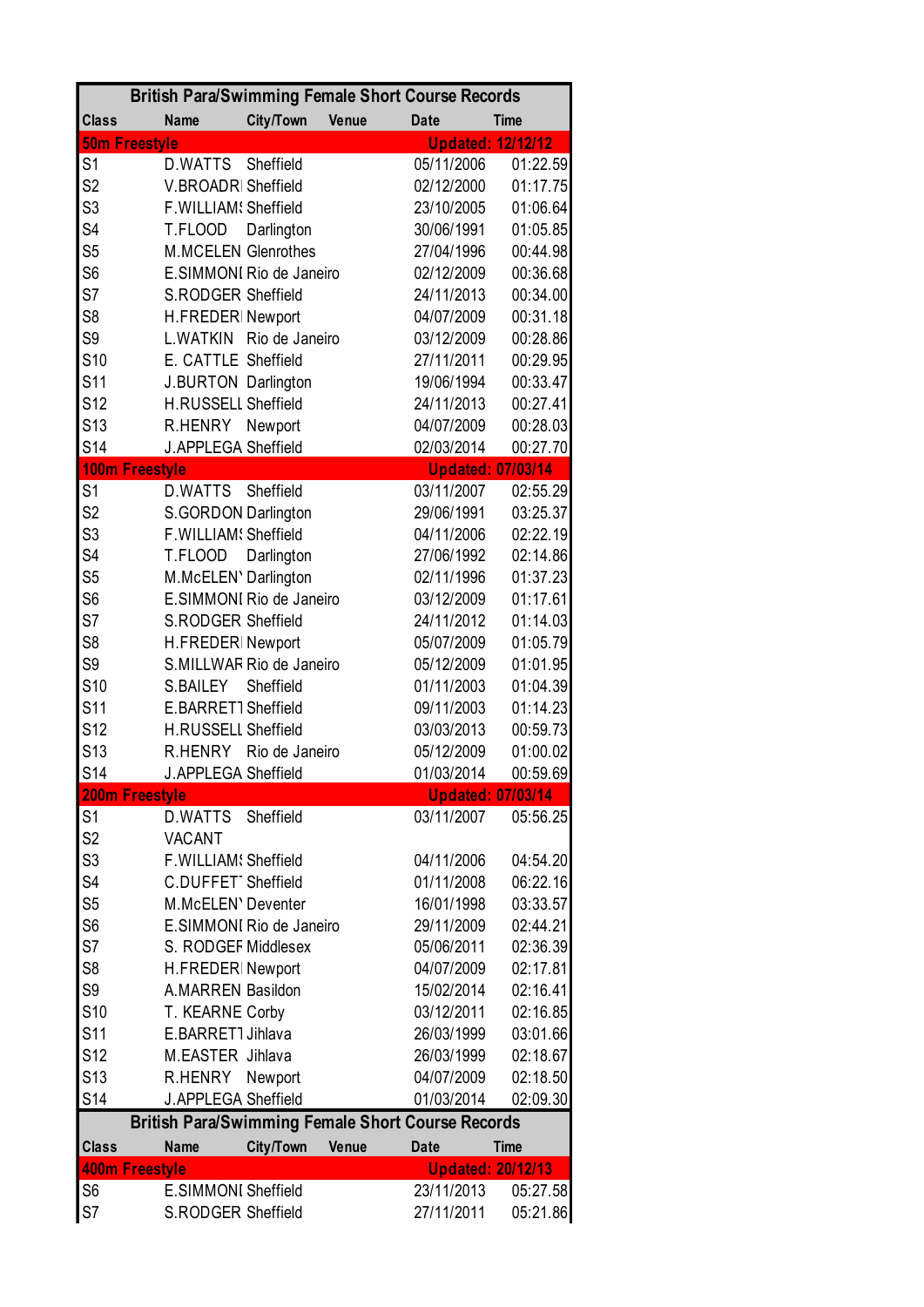| S <sub>8</sub>  | H.FREDERINewport             | 04/07/2009               | 04:39.36 |
|-----------------|------------------------------|--------------------------|----------|
| S <sub>9</sub>  | S.MILLWAR Rio de Janeiro     | 02/12/2009               | 04:39.18 |
| S <sub>10</sub> | T. KEARNE Sheffield          | 23/11/2013               | 04:40.36 |
| S <sub>11</sub> | E.BARRET1Deventer            | 18/01/2002               | 05:38.90 |
| S <sub>12</sub> | <b>H.RUSSELL Sheffield</b>   | 24/11/2012               | 04:38.91 |
| S <sub>13</sub> | R.HENRY<br>Newport           | 04/07/2009               | 04:42.47 |
| S <sub>14</sub> | J.APPLEGA UEA Sportspark     | 03/11/2012               | 04:37.21 |
| 800m Freestyle  |                              | <b>Updated: 25/02/14</b> |          |
| S <sub>6</sub>  | C.WARNE<br>Biggleswade       | 14/03/2009               | 14:36.80 |
| S7              | S.TAYLOR<br>Grantham         | 18/02/2012               | 13:55.16 |
| S8              | R.GILBERT Biggleswade        | 05/03/2000               | 12:50.04 |
| S <sub>9</sub>  | L.WATKIN<br>Tiverton         | 08/02/2009               | 09:54.29 |
| S <sub>10</sub> | T. KEARNE Birmingham         | 29/03/2013               | 09:32.11 |
| S <sub>11</sub> | <b>VACANT</b>                |                          |          |
| S <sub>12</sub> | <b>VACANT</b>                |                          |          |
| S <sub>13</sub> | L.HOBBINS Biggleswade        | 27/02/2010               | 10:27.36 |
| S <sub>14</sub> | L.CHENER' Bletchley          | 09/02/2014               | 11:06.07 |
|                 | 1500m Freestyle              | <b>Updated: 12/03/10</b> |          |
| S <sub>6</sub>  | C.WARNE<br>Biggleswade       | 28/02/2009               | 28:09.55 |
| S7              | <b>J.FRITH</b><br>Gloucester | 30/06/2007               | 29:01.70 |
| S <sub>8</sub>  | R.GILBERT Biggleswade        | 06/03/2005               | 26:37.47 |
| S <sub>9</sub>  | L.STEADM/Kingsbridge         | 16/11/2008               | 20:05.70 |
| S <sub>10</sub> | E.PAPADOF Durham             | 08/11/2009               | 20:12.33 |
| S <sub>11</sub> | <b>VACANT</b>                |                          |          |
| <b>S12</b>      | <b>VACANT</b>                |                          |          |
| S <sub>13</sub> | L.HOBBINS Biggleswade        | 27/02/2010               | 19:44.36 |
| S <sub>14</sub> | C. WILLIAM: Barnet           | 25/11/2007               | 22:34.27 |

| <b>British Para/Swimming Female Short Course Records</b> |                      |            |       |                          |             |  |
|----------------------------------------------------------|----------------------|------------|-------|--------------------------|-------------|--|
| <b>Class</b>                                             | <b>Name</b>          | City/Town  | Venue | Date                     | <b>Time</b> |  |
| <b>50m Backstroke</b>                                    |                      |            |       | <b>Updated: 07/03/14</b> |             |  |
| S <sub>1</sub>                                           | D.WATTS Sheffield    |            |       | 01/11/2003               | 01:27.09    |  |
| S <sub>2</sub>                                           | S.GORDON Darlington  |            |       | 29/06/1991               | 01:38.83    |  |
| S <sub>3</sub>                                           | F.WILLIAM! Llandudno |            |       | 17/07/2010               | 01:06.01    |  |
| S <sub>4</sub>                                           | T.FLOOD              | Darlington |       | 29/06/1991               | 01:05.08    |  |
| S <sub>5</sub>                                           | C.WARNE Sheffield    |            |       | 01/03/2008               | 00:51.78    |  |
| S <sub>6</sub>                                           | N.LEWIS              | Sheffield  |       | 01/11/2003               | 00:43.12    |  |
| S7                                                       | S.RODGER Middlesex   |            |       | 05/06/2011               | 00:41.69    |  |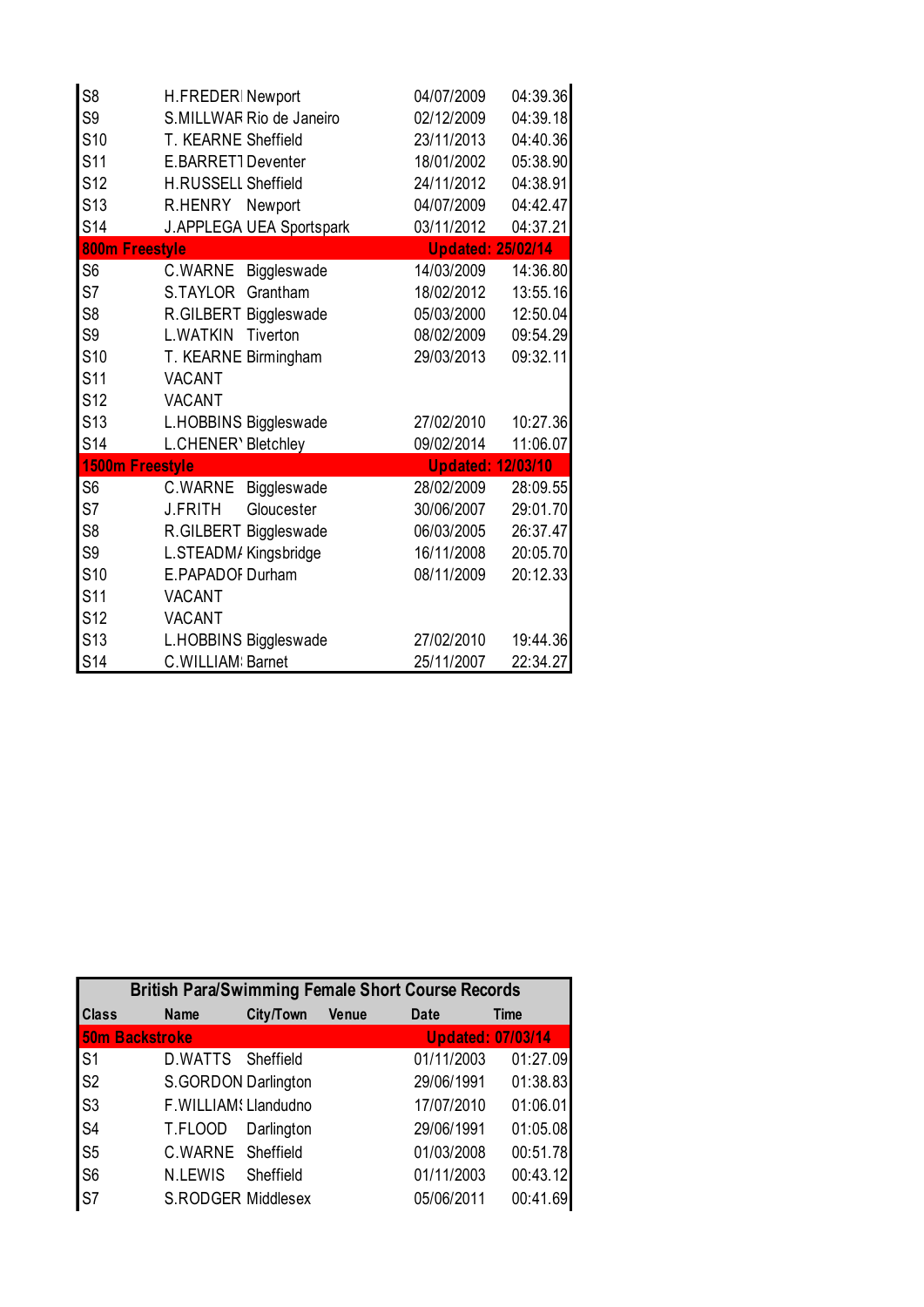| S <sub>8</sub>  | H.FREDERI Sheffield         | 20/11/2010               | 00:35.71 |
|-----------------|-----------------------------|--------------------------|----------|
| S <sub>9</sub>  | S.MILLWAR Sheffield         | 01/11/2008               | 00:32.78 |
| S <sub>10</sub> | A.TAI<br>Bournemou<br>th    | 22/02/2014               | 00:33.45 |
| S <sub>11</sub> | M.LOW<br>Darlington         | 30/06/1990               | 00:41.82 |
| S <sub>12</sub> | H.RUSSELL Sheffield         | 20/11/2010               | 00:34.81 |
| S <sub>13</sub> | L.HOBBINS Biggleswad<br>e   | 20/03/2011               | 00:33.42 |
| <b>S14</b>      | <b>J.APPLEGA UEA</b>        | 02/12/2012               | 00:32.46 |
|                 | <b>100m Backstroke</b>      | <b>Updated: 07/03/14</b> |          |
| S <sub>1</sub>  | Sheffield<br><b>D.WATTS</b> | 02/11/2003               | 02:59.50 |
| S <sub>2</sub>  | S.GORDON Darlington         | 30/06/1991               | 03:22.93 |
| S <sub>3</sub>  | F.WILLIAM! Sheffield        | 09/03/2003               | 02:36.02 |
| S4              | T.FLOOD<br>Darlington       | 30/06/1991               | 02:17.93 |
| S <sub>5</sub>  | C.WARNE<br>Biggleswad<br>e  | 24/03/2007               | 01:55.96 |
| S <sub>6</sub>  | <b>N.LEWIS</b><br>Llandudno | 17/07/2010               | 01:28.70 |
| S7              | S. RODGEF Sheffield         | 27/11/2011               | 01:24.15 |
| S <sub>8</sub>  | H.FREDERI Sheffield         | 21/11/2009               | 01:11.39 |
| S <sub>9</sub>  | <b>S.MILLWAR Newport</b>    | 05/07/2009               | 01:07.57 |
| S <sub>10</sub> | A.TAI<br>Bournemou<br>th    | 23/02/2014               | 01:08.78 |
| S <sub>11</sub> | Darlington<br>M.LOW         | 30/06/1990               | 01:26.88 |
| S <sub>12</sub> | H.RUSSELL Sheffield         | 02/03/2014               | 01:05.78 |
| S <sub>13</sub> | <b>L.HOBBINS Hitchin</b>    | 28/11/2010               | 01:10.89 |
| <b>S14</b>      | C. DAVIES Sheffield         | 02/03/2014               | 01:07.05 |
|                 | 200m Backstroke             | <b>Updated: 25/02/13</b> |          |
| S <sub>6</sub>  | C.WARNE<br>Biggleswad<br>e  | 11/04/2010               | 03:32.73 |
| S7              | G.HARVEY Borehamw<br>ood    | 18/01/2014               | 03:31.53 |
| S <sub>8</sub>  | H.FREDERI Salford           | 04/04/2009               | 02:33.83 |
| S9              | A.MARREN Basildon           | 16/02/2014               | 02:29.20 |
| S <sub>10</sub> | T. KEARNE Matlock           | 05/10/2013               | 02:28.09 |
| S <sub>11</sub> | <b>J.BURTON London</b>      | 28/03/1995               | 03:15.85 |
| S <sub>12</sub> | <b>T.JONES</b><br>London    | 26/03/1994               | 02:58.08 |
| S <sub>13</sub> | L.HOBBINS Biggleswad<br>е   | 24/01/2010               | 02:41.56 |
| S <sub>14</sub> | C.DAVIES<br>Millfield       | 07/12/2013               | 02:28.51 |

|              | <b>British Para/Swimming Female Short Course Records</b> |           |              |      |                   |  |  |
|--------------|----------------------------------------------------------|-----------|--------------|------|-------------------|--|--|
| <b>Class</b> | <b>Name</b>                                              | City/Town | <b>Venue</b> | Date | <b>Time</b>       |  |  |
|              | 50m Breaststroke                                         |           |              |      | Updated: 12/12/12 |  |  |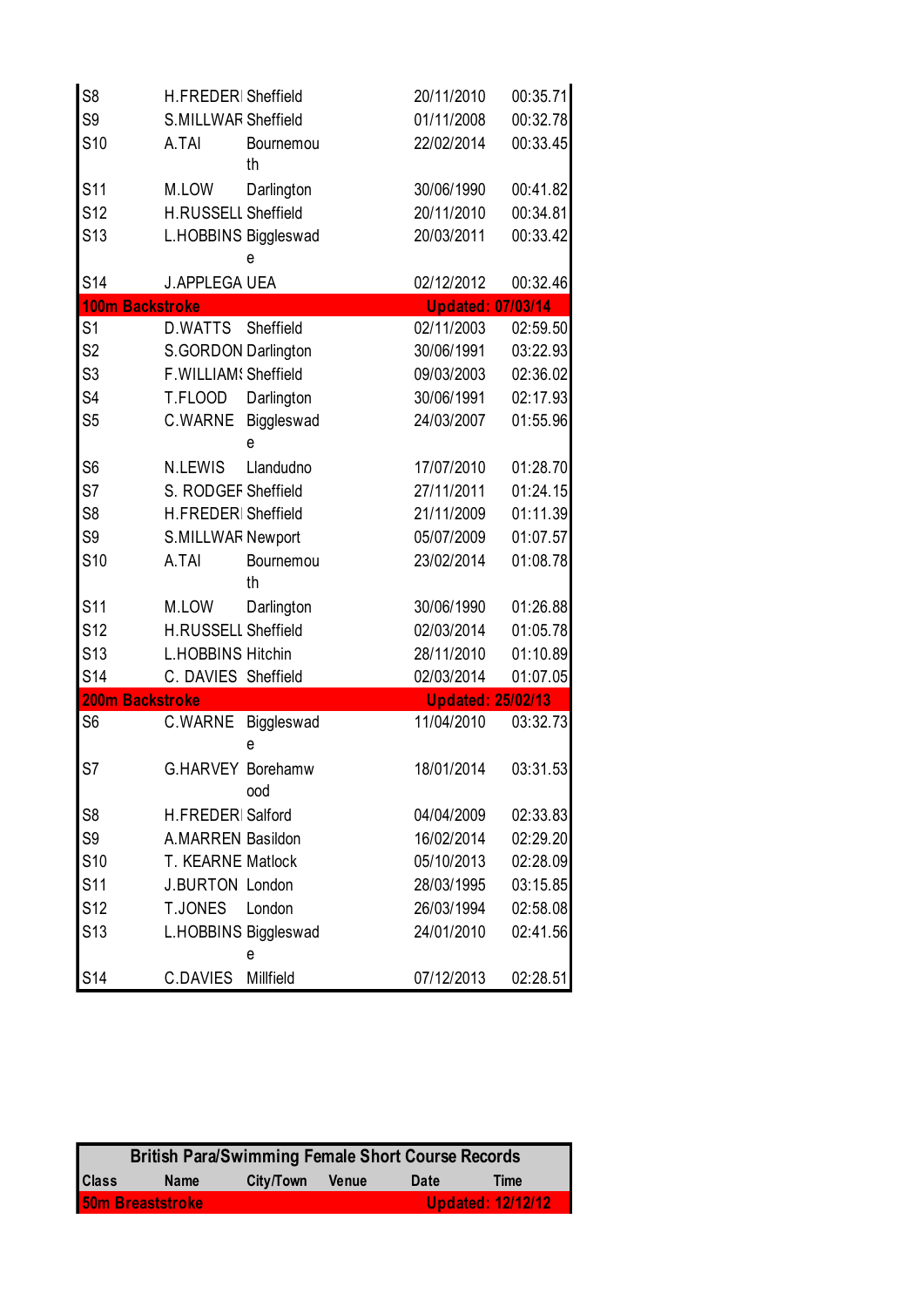| SB <sub>1</sub> | V.MULLETT Darlington         | 17/06/1995               | 02:39.78 |
|-----------------|------------------------------|--------------------------|----------|
| SB <sub>2</sub> | Darlington<br>T.FLOOD        | 28/06/1992               | 01:18.72 |
| SB <sub>3</sub> | M.MCELEN Eskilstuna          | 24/04/1998               | 00:58.67 |
| SB4             | J.STIDEVEI Darlington        | 30/06/1998               | 01:10.39 |
| SB <sub>5</sub> | Sheffield<br>N.LEWIS         | 22/10/2005               | 00:51.98 |
| SB <sub>6</sub> | C.HENSHA' Sheffield          | 20/11/2010               | 00:45.54 |
| SB7             | Sheffield<br><b>E.HOLLIS</b> | 21/11/2009               | 00:46.56 |
| SB <sub>8</sub> | H.LEE<br>Biggleswad<br>e     | 07/03/2010               | 00:38.14 |
| SB <sub>9</sub> | L.WATKIN<br>Sheffield        | 20/11/2010               | 00:37.14 |
| <b>SB11</b>     | E.BARRET1 Sheffield          | 01/11/2003               | 00:41.76 |
| <b>SB12</b>     | L.HODGES Sheffield           | 03/11/2007               | 00:42.24 |
| <b>SB13</b>     | Sheffield<br>R.HENRY         | 03/11/2001               | 00:39.29 |
| <b>SB14</b>     | N.LOUGH<br>Sheffield         | 24/11/2012               | 00:37.73 |
|                 | 100m Breaststroke            | <b>Updated: 26/11/10</b> |          |
| SB <sub>1</sub> | <b>VACANT</b>                |                          |          |
| SB <sub>2</sub> | <b>VACANT</b>                |                          |          |
| SB <sub>3</sub> | M.MCELEN Darlington          | 07/11/1998               | 02:11.58 |
| SB4             | J.STIDEVEI Nottingham        | 25/07/1997               | 02:36.88 |
| SB <sub>5</sub> | N.LEWIS<br>Sheffield         | 09/11/2002               | 01:50.34 |
| SB <sub>6</sub> | E.JOHNSOI Sheffield          | 21/11/2010               | 01:38.64 |
| SB7             | H.FREDERI Sheffield          | 02/11/2008               | 01:39.63 |
| SB <sub>8</sub> | C.CASHMO Rio de<br>Janeiro   | 02/12/2009               | 01:19.96 |
| SB <sub>9</sub> | L.WATKIN Sheffield           | 21/11/2010               | 01:18.71 |
| <b>SB11</b>     | E.BARRET1Mancheste<br>r      | 26/08/2004               | 01:28.45 |
| <b>SB12</b>     | L.HODGES Sheffield           | 04/11/2007               | 01:31.53 |
| <b>SB13</b>     | L. HOBBINS Sheffield         | 21/11/2010               | 01:27.71 |
| <b>SB14</b>     | G.BENNET1Redbridge           | 16/03/2002               | 01:20.07 |
|                 | 200 m Breaststroke           | <b>Updated: 10/06/13</b> |          |
| SB4             | <b>J.KEAST</b><br>Penzance   | 06/03/2010               | 07:39.98 |
| SB <sub>5</sub> | <b>VACANT</b>                |                          |          |
| SB <sub>6</sub> | S.TAYLOR Louth               | 03/03/2012               | 04:21.48 |
| SB7             | H. MILNE<br>Leicester        | 19/05/2013               | 04:22.30 |
| SB <sub>8</sub> | A.MAGUIRE Birkenhead         | 13/04/2014               | 03:38.74 |
| SB <sub>9</sub> | L.WATKIN<br>Salford          | 30/10/2010               | 02:54.40 |
| <b>SB11</b>     | E.BARRET1 Mansfield          | 17/04/1999               | 03:19.57 |
| <b>SB12</b>     | E.BARRET1Wolverham<br>pton   | 30/03/1996               | 03:12.36 |
| <b>SB13</b>     | S.TILBURY Barnet             | 15/04/1997               | 03:24.85 |
| <b>SB14</b>     | G.BENNET1Redbridge           | 26/01/2002               | 02:47.23 |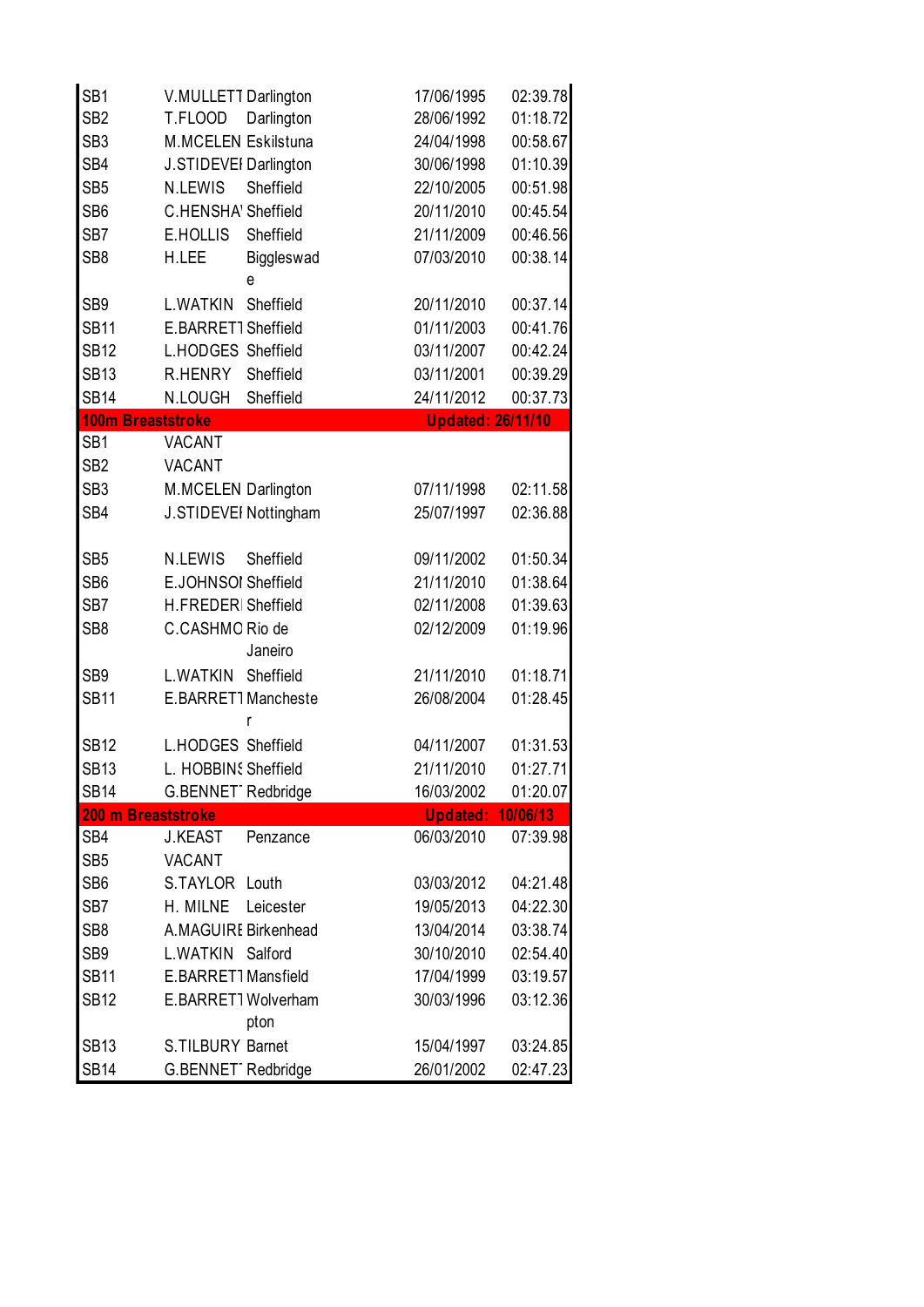|                       | <b>British Para/Swimming Female Short Course Records</b> |                   |       |             |                          |
|-----------------------|----------------------------------------------------------|-------------------|-------|-------------|--------------------------|
| <b>Class</b>          | <b>Name</b>                                              | City/Town         | Venue | <b>Date</b> | <b>Time</b>              |
| <b>50m Butterfly</b>  |                                                          |                   |       |             | <b>Updated: 25/06/13</b> |
| S <sub>1</sub>        | <b>VACANT</b>                                            |                   |       |             |                          |
| S <sub>2</sub>        | <b>VACANT</b>                                            |                   |       |             |                          |
| S <sub>3</sub>        | <b>VACANT</b>                                            |                   |       |             |                          |
| S <sub>4</sub>        | <b>VACANT</b>                                            |                   |       |             |                          |
| S <sub>5</sub>        | C.WARNE                                                  | Sheffield         |       | 04/11/2007  | 00:51.09                 |
| S <sub>6</sub>        | N.JONES                                                  | Rio de<br>Janeiro |       | 30/11/2009  | 00:41.40                 |
| S7                    | S.RODGER Sheffield                                       |                   |       | 27/11/2011  | 00:37.56                 |
| S <sub>8</sub>        | S.SLATER                                                 | Preston           |       | 22/06/2013  | 00:33.44                 |
| S <sub>9</sub>        | S.MILLWAR Sheffield                                      |                   |       | 02/11/2008  | 00:31.87                 |
| S <sub>10</sub>       | E.PAPADOF Stockport                                      |                   |       | 17/11/2012  | 00:32.73                 |
| S <sub>11</sub>       | E.BARRET1 Sheffield                                      |                   |       | 10/11/2002  | 00:36.25                 |
| <b>S12</b>            | <b>H.RUSSELL Sheffield</b>                               |                   |       | 24/11/2012  | 00:32.43                 |
| S <sub>13</sub>       | R.HENRY                                                  | Rio de<br>Janeiro |       | 01/12/2009  | 00:30.67                 |
| S <sub>14</sub>       | <b>J.APPLEGA UEA</b>                                     |                   |       | 29/09/2012  | 00:30.78                 |
| <b>100m Butterfly</b> |                                                          |                   |       |             | <b>Updated: 01/07/14</b> |
| S <sub>5</sub>        | C.WARNE                                                  | Biggleswad<br>e   |       | 15/03/2008  | 01:49.32                 |
| S <sub>6</sub>        | E.MARTIN I Ipswich                                       |                   |       | 22/06/2014  | 01:37.21                 |
| S7                    | M.SHORT                                                  | Macclesfiel<br>d  |       | 12/01/2014  | 01:44.32                 |
| S <sub>8</sub>        | S.SLATER                                                 | Sheffield         |       | 23/11/2013  | 01:12.56                 |
| S <sub>9</sub>        | S.MILLWAR Rio de                                         | Janeiro           |       | 29/11/2009  | 01:09.24                 |
| S <sub>10</sub>       | E.PAPADOF Sheffield                                      |                   |       | 23/11/2013  | 01:10.05                 |
| S <sub>11</sub>       | E.BARRET1 Sheffield                                      |                   |       | 03/11/2001  | 01:20.36                 |
| S <sub>12</sub>       | <b>H.RUSSELL Sheffield</b>                               |                   |       | 23/11/2013  | 01:09.05                 |
| S <sub>13</sub>       | R.HENRY                                                  | Rio de<br>Janeiro |       | 01/12/2009  | 01:06.12                 |
| <b>S14</b>            | <b>J.APPLEGA Sheffield</b>                               |                   |       | 24/11/2012  | 01:08.99                 |
| <b>200m Butterfly</b> |                                                          |                   |       |             | <b>Updated: 08/05/14</b> |
| S <sub>8</sub>        | A.MAGUIRE Birkenhead                                     |                   |       | 13/04/2014  | 03:23.26                 |
| S9                    | A.MARREN Basildon                                        |                   |       | 29/03/2013  | 02:32.23                 |
| <b>S10</b>            | E.PAPADOF Sheffield                                      |                   |       | 08/12/2013  | 02:35.25                 |
| S <sub>11</sub>       | <b>VACANT</b>                                            |                   |       |             |                          |
| S12                   | <b>VACANT</b>                                            |                   |       |             |                          |
| S <sub>13</sub>       | <b>VACANT</b>                                            |                   |       |             |                          |
| <b>S14</b>            | R.DOIG                                                   | Dundee            |       | 29/05/2011  | 02:53.12                 |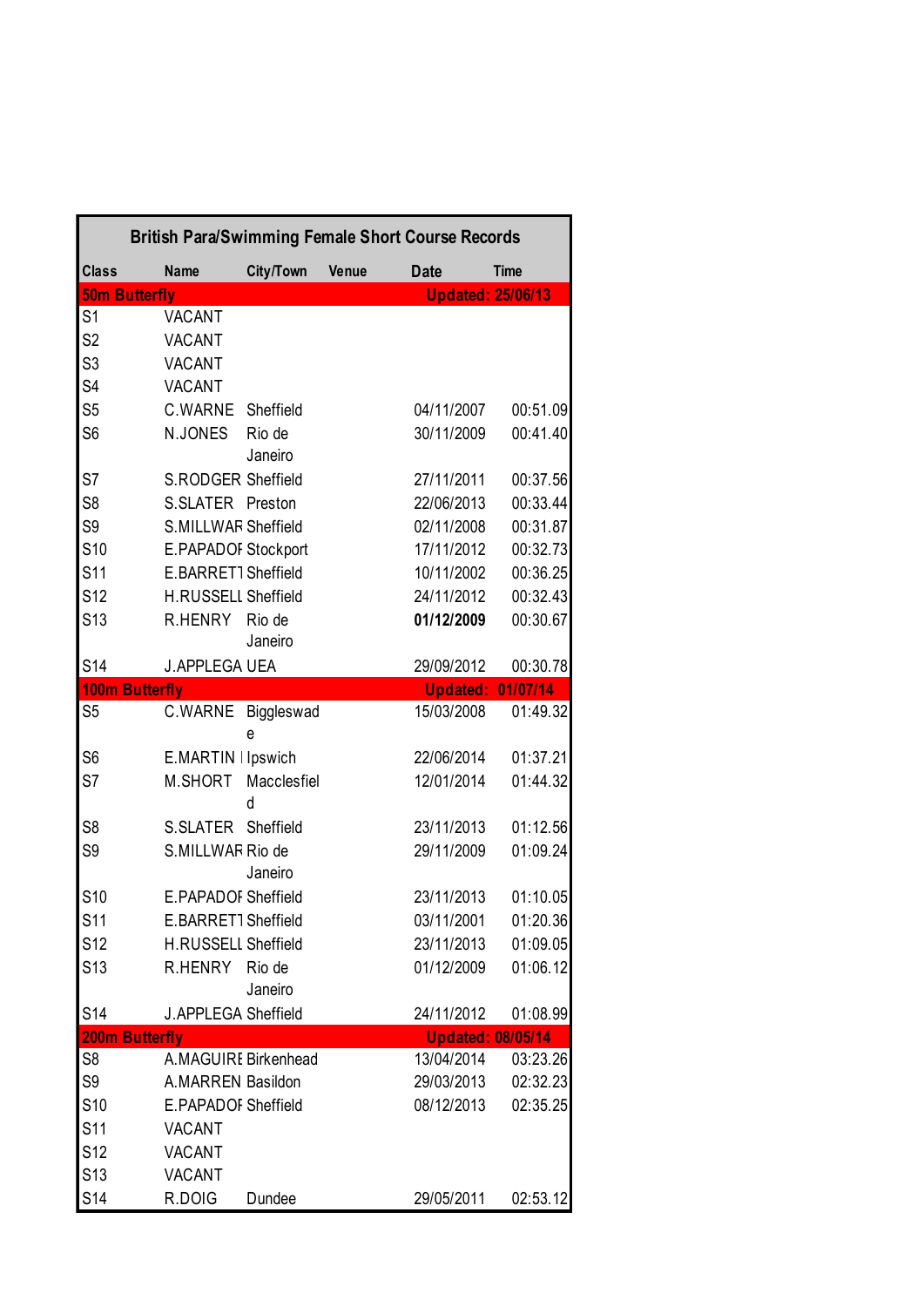|                            | <b>British Para/Swimming Female Short Course Records</b> |                          |              |                          |                          |
|----------------------------|----------------------------------------------------------|--------------------------|--------------|--------------------------|--------------------------|
| <b>Class</b>               | <b>Name</b>                                              | City/Town                | <b>Venue</b> | <b>Date</b>              | <b>Time</b>              |
| 100m Ind. Medley           |                                                          |                          |              |                          | <b>Updated: 07/03/14</b> |
| SM <sub>1</sub>            | <b>VACANT</b>                                            |                          |              |                          |                          |
| SM <sub>2</sub>            | <b>VACANT</b>                                            |                          |              |                          |                          |
| SM <sub>3</sub>            | T.FLOOD                                                  | Darlington               |              | 29/06/1991               | 02:34.69                 |
| SM4                        | M.MCELEN Darlington                                      |                          |              | 02/11/1996               | 01:56.46                 |
| SM <sub>5</sub>            | C.WARNE                                                  | Biggleswade              |              | 15/03/2008               | 01:49.32                 |
| SM <sub>6</sub>            | N.JONES                                                  | Rio de Janeiro           |              | 02/12/2009               | 01:30.85                 |
| SM7                        | <b>S.RODGER Middlesex</b>                                |                          |              | 05/06/2011               | 01:36.44                 |
| SM <sub>8</sub>            | S.SLATER Sheffield                                       |                          |              | 23/11/2013               | 01:15.19                 |
| SM <sub>9</sub>            |                                                          | C.CASHMO Rio de Janeiro  |              | 03/12/2009               | 01:11.83                 |
| <b>SM10</b>                | E.PAPADOF Sheffield                                      |                          |              | 23/11/2013               | 01:12.79                 |
| <b>SM11</b>                | E.BARRET1 Sheffield                                      |                          |              | 01/11/2003               | 01:25.90                 |
| <b>SM12</b>                | H.RUSSELL Sheffield                                      |                          |              | 01/03/2014               | 01:08.90                 |
| <b>SM13</b>                | R.HENRY                                                  | Sheffield                |              | 27/11/2011               | 01:12.12                 |
| <b>SM14</b>                | <b>J.APPLEGA Sheffield</b>                               |                          |              | 01/03/2014               | 01:10.02                 |
|                            |                                                          |                          |              |                          |                          |
| 150m Ind. Medley           |                                                          |                          |              |                          | <b>Updated: 24/06/04</b> |
| SM <sub>1</sub>            | <b>VACANT</b>                                            |                          |              |                          |                          |
| SM <sub>2</sub>            | <b>VACANT</b>                                            |                          |              |                          |                          |
| SM <sub>3</sub>            | <b>VACANT</b>                                            |                          |              |                          |                          |
| SM4                        | <b>M.MCELEN Deventer</b>                                 |                          |              | 15/01/1994               | 03:11.56                 |
| 200m Ind. Medley           |                                                          |                          |              |                          | <b>Updated: 08/04/14</b> |
| SM <sub>3</sub>            | <b>VACANT</b>                                            |                          |              |                          |                          |
| SM4                        | <b>VACANT</b>                                            |                          |              |                          |                          |
| SM <sub>5</sub>            | C.WARNE                                                  | Sheffield                |              | 01/03/2008               | 03:52.40                 |
| SM <sub>6</sub>            |                                                          | E.SIMMONI Rio de Janeiro |              | 01/12/2009               | 03:08.80                 |
| SM7                        | S.TIMMS                                                  | Sheffield                |              | 03/03/2007               | 03:36.55                 |
| SM <sub>8</sub>            | H.FREDERI Swansea                                        |                          |              | 04/07/2009               | 02:42.99                 |
| SM <sub>9</sub>            | A.MARREN Basildon                                        |                          |              | 30/03/2014               | 02:32.16                 |
| <b>SM10</b>                | S.BAILEY                                                 | Sheffield                |              | 09/11/2002               | 02:34.64                 |
| <b>SM11</b>                |                                                          | E.BARRET1Manchester      |              | 27/08/2004               | 03:00.86                 |
| <b>SM12</b>                | H. RUSSEL Sheffield                                      |                          |              | 23/11/2013               | 02:30.54                 |
| <b>SM13</b><br><b>SM14</b> | <b>R.HENRY</b><br>J. APPLEG/ Sheffield                   | Sheffield                |              | 01/11/2003<br>01/03/2014 | 02:35.93<br>02:29.48     |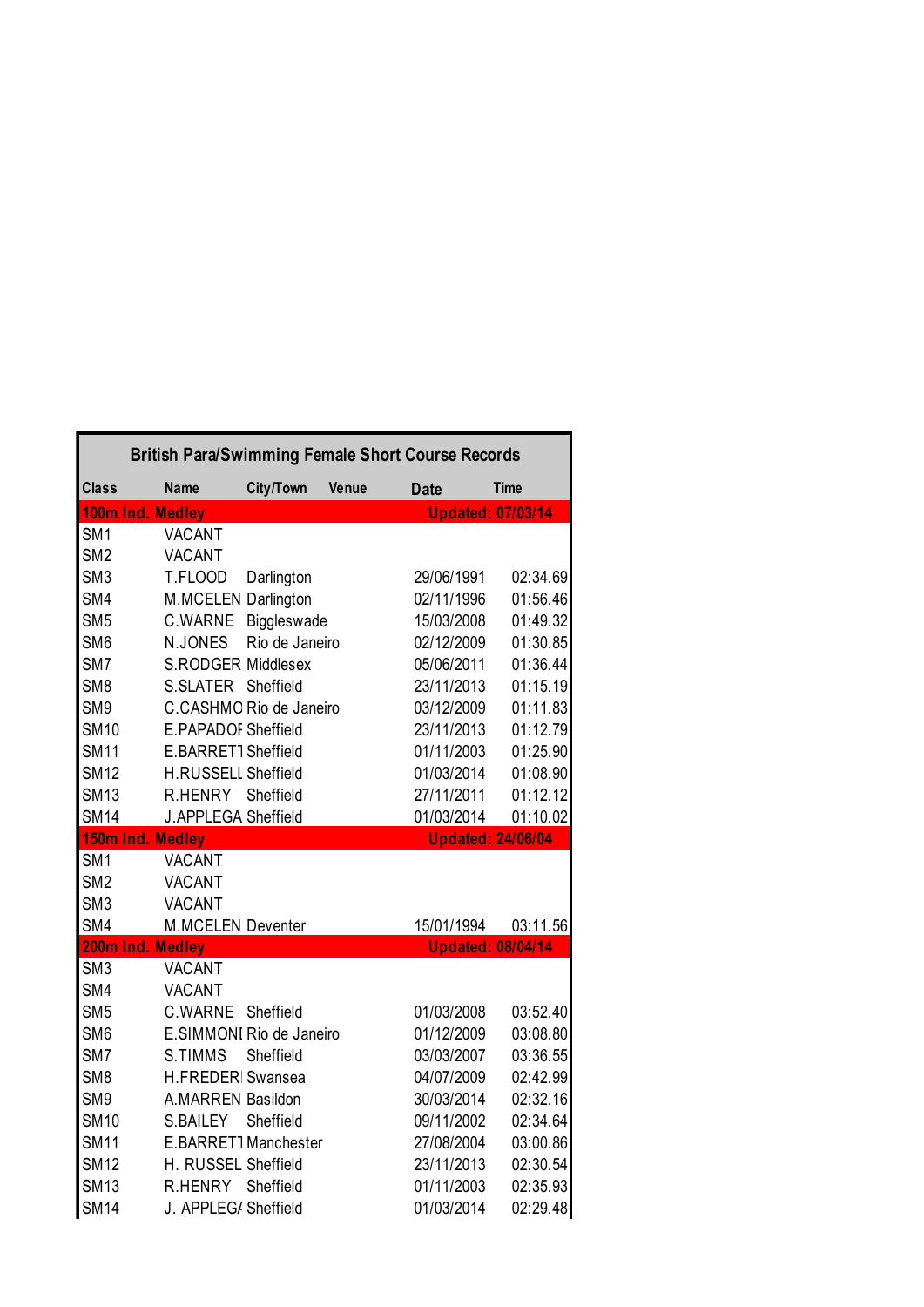| 400m Ind. Medley |                        | <b>Updated: 18/03/14</b> |  |
|------------------|------------------------|--------------------------|--|
| SM8              | E.HOLLIS Epping Forest | 07/11/2009<br>06:23.92   |  |
| SM9              | A.MARREN Basildon      | 05:12.63<br>16/03/2014   |  |
| <b>SM10</b>      | T. KEARNE Corby        | 05:27.32<br>03/12/2011   |  |
| <b>SM11</b>      | Nottingham<br>M.LOW    | 07:04.90<br>$91$         |  |
| <b>SM12</b>      | <b>VACANT</b>          |                          |  |
| <b>SM13</b>      | S.TILBURY Biggleswade  | 06:13.46<br>24/03/2007   |  |
| <b>SM14</b>      | C. WILLIAM Enfield     | 06:59.69<br>07/11/2010   |  |

|                    | <b>British Para/Swimming Female Short Course Records</b> |           |              |             |                          |  |
|--------------------|----------------------------------------------------------|-----------|--------------|-------------|--------------------------|--|
| <b>Class</b>       | <b>Name</b>                                              | City/Town | <b>Venue</b> | <b>Date</b> | <b>Time</b>              |  |
|                    | 4x50m Freestyle Relay                                    |           |              |             | <b>Updated:</b>          |  |
| 20pts              | <b>VACANT</b>                                            |           |              |             |                          |  |
| 34pts              | <b>VACANT</b>                                            |           |              |             |                          |  |
| 49pts<br>(S11/S13) | <b>VACANT</b>                                            |           |              |             |                          |  |
| S <sub>14</sub>    | <b>VACANT</b>                                            |           |              |             |                          |  |
|                    | <b>4x100m Freestyle Relay</b>                            |           |              |             | <b>Updated: 15/02/10</b> |  |
| 20pts              | VACANT                                                   |           |              |             |                          |  |
| 34pts              | Millward<br>Simmonds Janeiro<br>Steadman<br>Watkin       | Rio de    |              | 01/12/2009  | 04:26.20                 |  |
| 49pts<br>(S11/S13) | <b>VACANT</b>                                            |           |              |             |                          |  |
| S <sub>14</sub>    | <b>VACANT</b>                                            |           |              |             |                          |  |

| <b>British Para/Swimming Female Short Course Records</b> |                                               |           |              |             |                          |
|----------------------------------------------------------|-----------------------------------------------|-----------|--------------|-------------|--------------------------|
| <b>Class</b>                                             | <b>Name</b>                                   | City/Town | <b>Venue</b> | <b>Date</b> | Time                     |
| <b>4x50m Medley Relay</b>                                |                                               |           |              |             | <b>Updated: 12/12/12</b> |
| 20pts                                                    | <b>NEIL</b><br><b>BAILEY</b><br><b>MCCABE</b> | Sheffield |              | 24/11/2012  | 04:46.69                 |